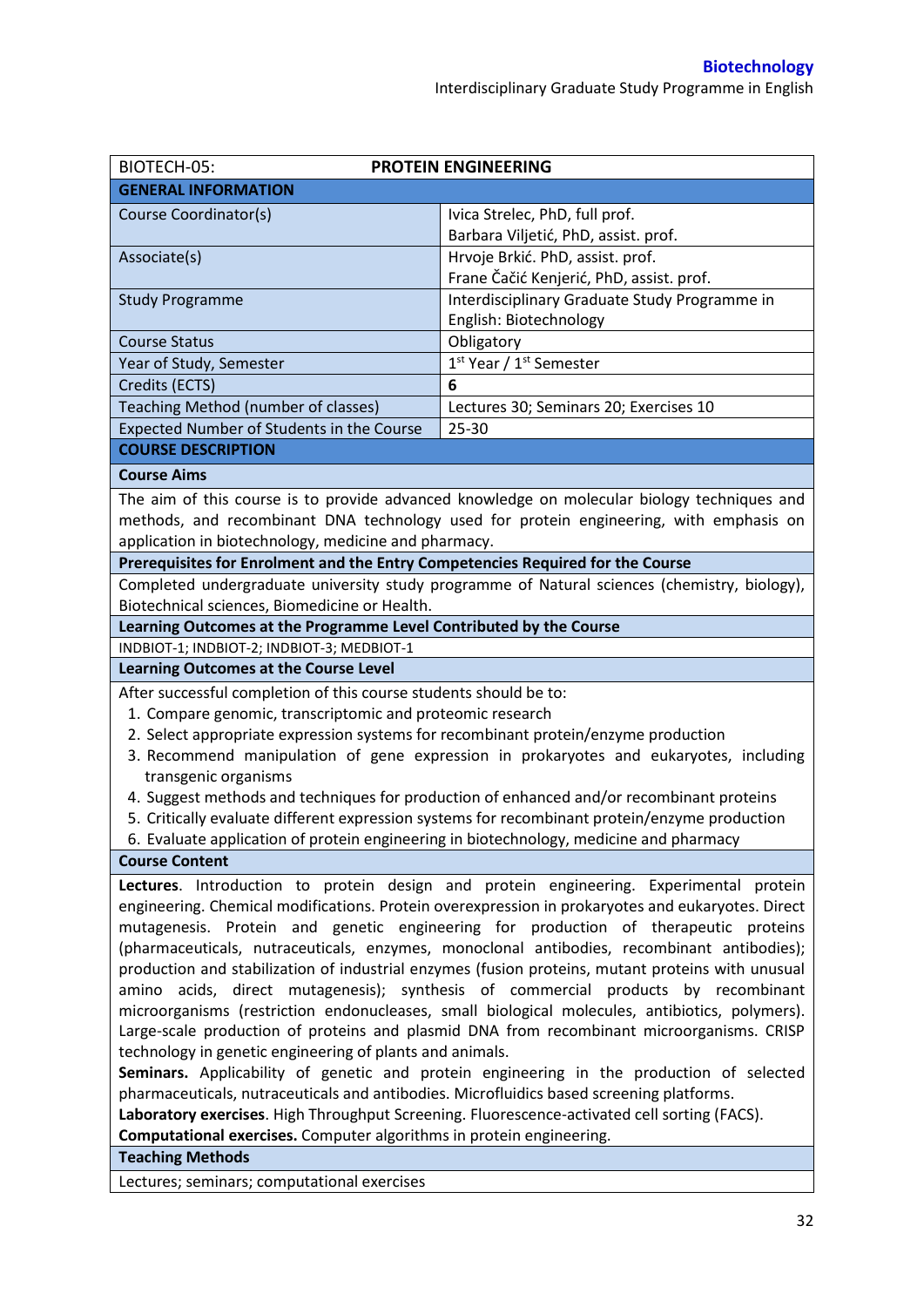Interdisciplinary Graduate Study Programme in English

## **Students' Obligations**

Attendance at all forms of classes is mandatory and the students are obligated to attend all knowledge tests. The students may be absent from 30% (full-time students) and 50% (part-time students) of each of the forms of classes, provided that the absence is justified. An exercise or a seminar which has not been completed must be made up.

**Monitoring the Activity of the Students (Connecting Learning Outcomes, Teaching Methods, and Grading)**

| <b>Class-related activity</b>    | <b>ECTS</b> | <b>Learning</b> | <b>Student activity</b>                            | <b>Evaluation</b>       | <b>Grade points</b> |      |
|----------------------------------|-------------|-----------------|----------------------------------------------------|-------------------------|---------------------|------|
|                                  |             | outcome         |                                                    | method                  | Min.                | Max. |
| Classes                          | 0.5         | $1 - 6$         | Attendance to<br>classes                           | Keeping<br>records      | $\mathcal{P}$       | 10   |
| Seminars                         | 1.5         | $1 - 6$         | Preparation of<br>seminar<br>presentation          | Seminar<br>presentation | 13                  | 25   |
| Laboratory/computer<br>exercises | 0.5         | $3-6$           | Practical work                                     | Written<br>report       | 5                   | 15   |
| Partial exams or final<br>exam   | 3.5         | $1 - 6$         | Studying for the<br>partial exams or<br>final exam | Written exam            | 30                  | 50   |
| <b>Total</b>                     | 6.0         |                 |                                                    |                         | 50                  | 100  |

## Evaluation of the written part of the final exam

| Percentage of correct answers (%) | Grade points |
|-----------------------------------|--------------|
| $99.00 - 100.00$                  | 50           |
| $97.00 - 98.99$                   | 49           |
| $95.00 - 96.99$                   | 48           |
| $93.00 - 94.99$                   | 47           |
| $91.00 - 92.99$                   | 46           |
| $89.00 - 90.99$                   | 45           |
| $87.00 - 88.99$                   | 44           |
| $85.00 - 86.99$                   | 43           |
| $83.00 - 84.99$                   | 42           |
| $81.00 - 82.99$                   | 41           |
| $79.00 - 80.99$                   | 40           |
| $77.00 - 78.99$                   | 39           |
| $75.00 - 76.99$                   | 38           |
| $73.00 - 74.99$                   | 37           |
| $71.00 - 72.99$                   | 36           |
| $69.00 - 70.99$                   | 35           |
| $67.00 - 68.99$                   | 34           |
| $65.00 - 66.99$                   | 33           |
| $63.00 - 64.99$                   | 32           |
| $61.00 - 62.99$                   | 31           |
| $60.00 - 60.99$                   | 30           |

## *Forming the final grade:*

The points granted for the final exam are added to the grade points awarded during class attendance. The grading process is conducted by absolute distribution, i.e. based on total achievements, and compared to the numerical system in the following manner: